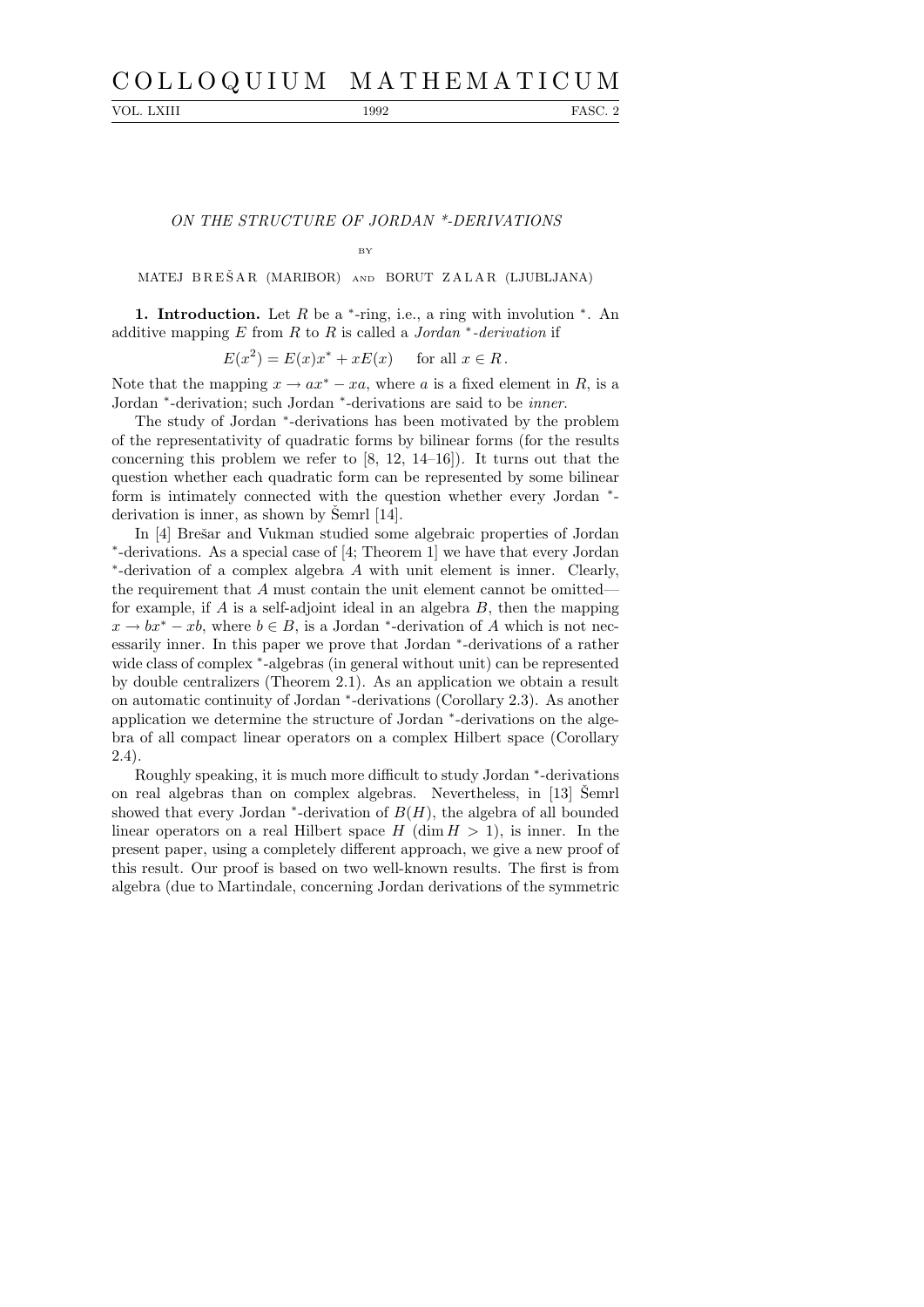elements of a <sup>\*</sup>-ring), while the second is from analysis (due to Chernoff, stating that all derivations on  $B(H)$  are inner). In fact, throughout this paper we combine algebraic and analytic methods.

2. Jordan \*-derivations of complex \*-algebras. Let  $A$  be an algebra (resp. a ring). A linear (resp. additive) mapping  $T$  from  $A$  to  $A$  is called a *left centralizer* of A if  $T(xy) = T(x)y$  for all  $x, y \in A$ . Analogously, a linear (resp. additive) mapping S from A to A satisfying  $S(xy) = xS(y)$ for all  $x, y \in A$  is called a *right centralizer* of A. For T a left centralizer of A and S a right centralizer of A, the pair  $(S, T)$  is called a *double centralizer* of A if  $xT(y) = S(x)y$  for all  $x, y \in A$ .

Let  $A$  be a  $*$ -ring. Note that every double centralizer  $(S, T)$  of  $A$  induces a Jordan <sup>\*</sup>-derivation E, defined by  $E(x) = T(x^*) - S(x)$ . In the following theorem we show that in certain complex \*-algebras all Jordan \*-derivations are induced in such a way.

THEOREM 2.1. Let A be a complex \*-algebra such that  $Aa = 0$  or  $aA = 0$ (where  $a \in A$ ) implies  $a = 0$ . If E is a Jordan \*-derivation of A then there exists a unique double centralizer  $(T, S)$  such that  $E(x) = T(x^*) - S(x)$  for all  $x \in A$ .

Obviously, as a special case of Theorem 2.1 we obtain the known result stating that all Jordan <sup>\*</sup>-derivations of a complex <sup>\*</sup>-algebra with unit are inner.

Proof of Theorem 2.1. Define an additive mapping  $S_1$  of A by  $S_1(x) = 2E(ix) + 2iE(x)$ . We have

$$
S_1(x^2) - xS_1(x)
$$
  
=  $2E(ix^2) + 2iE(x^2) - 2xE(ix) - 2ixE(x)$   
=  $E((1+i)^2x^2) + 2iE(x)x^* + 2ixE(x) - 2xE(ix) - 2ixE(x)$   
=  $E(x + ix)(x^* - ix^*) + (x + ix)E(x + ix) + 2iE(x)x^* - 2xE(ix)$   
=  $\{E(x)x^* + xE(x) - iE(ix)x^* + ixE(ix)\}$   
+  $i\{E(x)x^* + xE(x) - iE(ix)x^* + ixE(ix)\}$ 

Expanding the identity  $E(x^2) = -E((ix)^2)$  we obtain

$$
E(x)x^* + xE(x) = iE(ix)x^* - ixE(ix),
$$

and therefore  $S_1(x^2) = xS_1(x)$ . In a similar fashion we see that the mapping  $T_1$  of R, defined by  $T_1(x) = 2iE(x^*) - 2E(ix^*)$ , satisfies  $T_1(x^2) = T_1(x)x$ . Now, define  $T = -\frac{1}{4}$  $\frac{1}{4}iT_1$  and  $S=\frac{1}{4}$  $\frac{1}{4}$ *i*S<sub>1</sub>. Clearly,  $E(x) = T(x^*) - S(x)$  for every x in A. We claim that  $(T, S)$  is a double centralizer of A. Let us first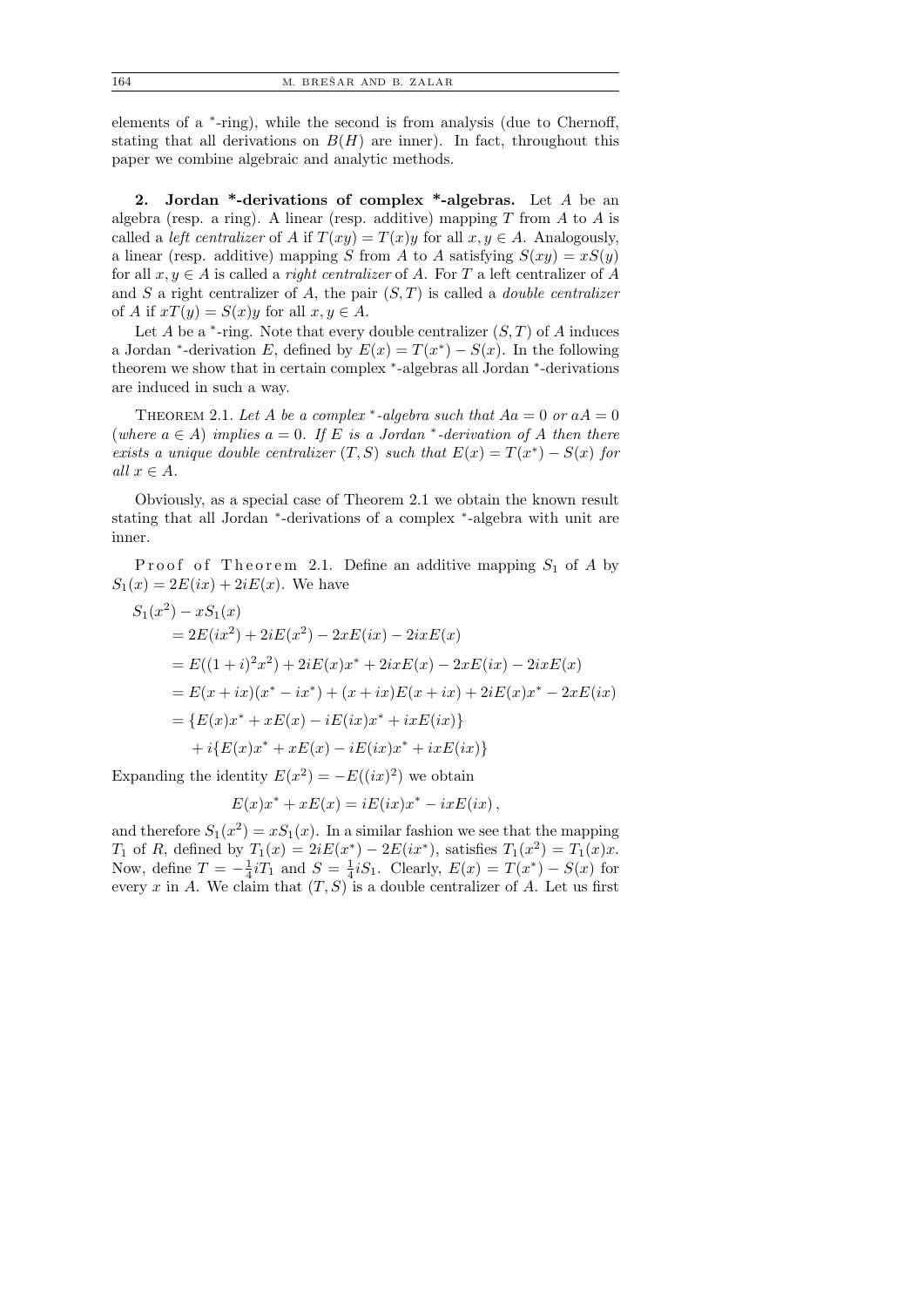verify that  $xT(x^*) = S(x)x^*$  for all  $x \in A$ . We have

$$
xT(x^*) - S(x)x^* = xE(x) + xS(x) - T(x^{*2}) + T(x^*)x^* - S(x)x^*
$$
  
=  $xE(x) - (-S(x^2) + T(x^{*2})) + (T(x^*) - S(x))x^*$   
=  $xE(x) - E(x^2) + E(x)x^* = 0$ .

Linearizing  $xT(x^*) = S(x)x^*$  (i.e., replacing x by  $x + y$ ) we get

(1) 
$$
xT(y^*) + yT(x^*) = S(x)y^* + S(y)x^*.
$$

From the definition of S and T we see that  $S(ix) = iS(x)$  and  $T(ix) = iT(x)$ for all  $x \in A$ . Therefore, replacing y by iy in (1) we obtain

$$
-ixT(y^*) + iyT(x^*) = -iS(x)y^* + iS(y)x^*.
$$

Comparing this identity with (1) we see that  $xT(y) = S(x)y$  for all  $x, y \in A$ . Consequently,

$$
xT(yz) = S(x)yz = xT(y)z,
$$

that is,  $A(T(yz) - T(y)z) = 0$ . By hypothesis, this implies that  $T(yz) =$  $T(y)z$ . Similarly we see that T is linear; namely,  $xT(\lambda y) = S(x)\lambda y =$  $x\lambda T(y)$ . Thus T is a left centralizer of A. Analogously one shows that S is a right centralizer of A. Thus the pair  $(T, S)$  is a double centralizer of A.

In order to prove that  $T$  and  $S$  are uniquely determined we assume that  $L(x^*) = R(x)$  where L is a left and R is a right centralizer of A. Then

$$
L(y^*)x^* = L(y^*x^*) = L((xy)^*) = R(xy)
$$

for all  $x, y \in R$ . Replacing y by iy yields  $-iL(y^*)x^* = iR(xy)$ . But then, comparing the last two relations we obtain  $L(y^*)x^* = 0$  for all  $x, y \in A$ , that is,  $L(A)A = 0$ , which yields  $L = 0$ , and, therefore,  $R = 0$ . This completes the proof of the theorem.

As an immediate consequence of Theorem 2.1 we obtain the following result which can be compared with [4; Corollary 1].

COROLLARY 2.2. Let A be a complex \*-algebra such that  $Aa = 0$  or  $aA = 0$  implies  $a = 0$ . Then every Jordan \*-derivation of A is real linear.

COROLLARY 2.3. Let A be a complex Banach  $*$ -algebra such that  $Aa = 0$ or  $aA = 0$  implies  $a = 0$ . If the involution is continuous then every Jordan ∗ -derivation of A is continuous.

We remark that every semisimple Banach \*-algebra satisfies the requirements of Corollary 2.3 (see [1; p. 191]).

Proof of Corollary 2.3. By Theorem 2.1, it suffices to show that every one-sided centralizer of A is continuous. Let T be a left centralizer. Suppose that  $x_n, y \in A$  with  $\lim_{n\to\infty} x_n = 0$ ,  $\lim_{n\to\infty} T(x_n) = y$ . By the closed graph theorem, it is enough to prove that  $y = 0$ . Given any  $a \in A$ ,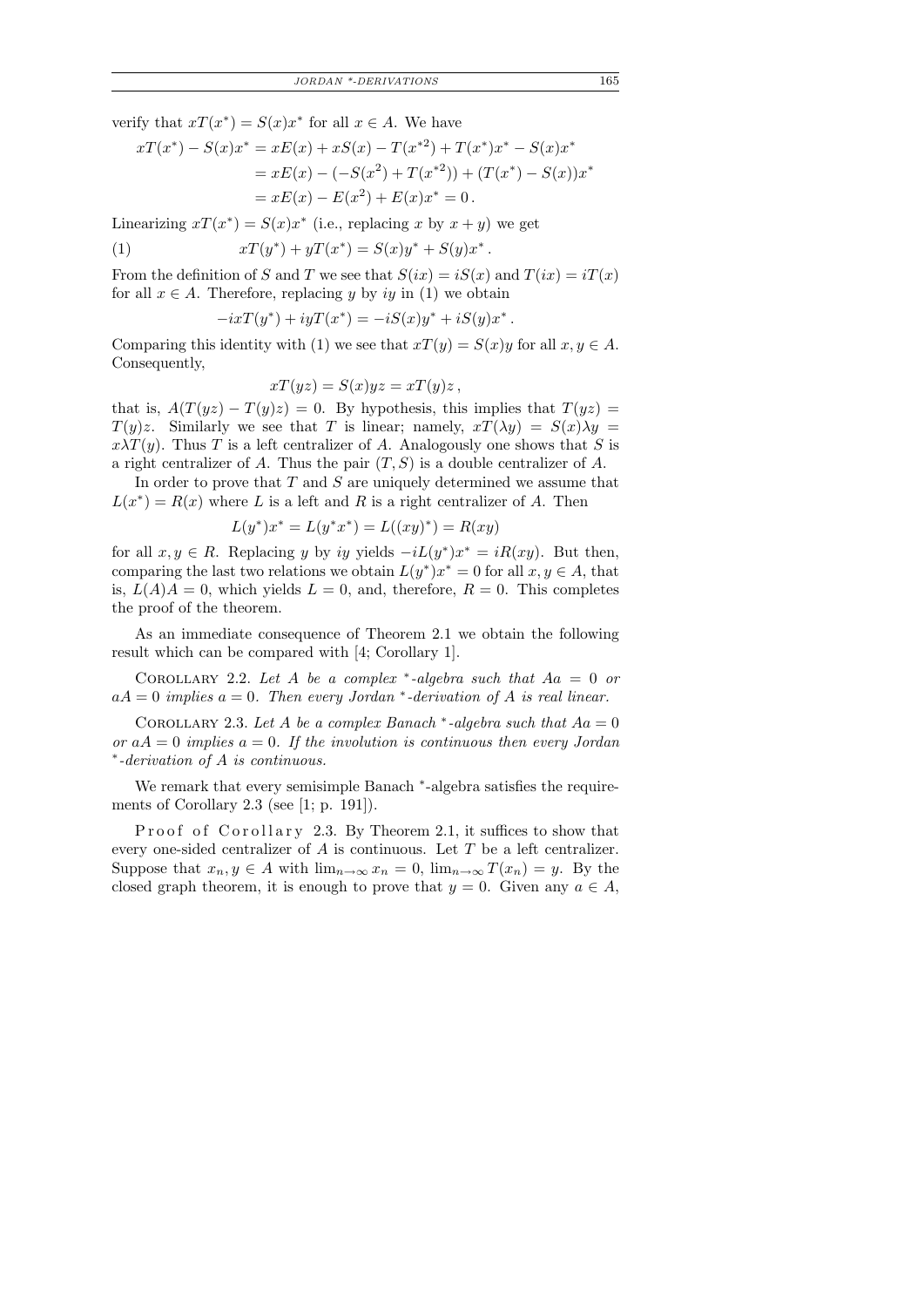we have  $ay = \lim_{n \to \infty} aT(x_n) = \lim_{n \to \infty} S(a)x_n = 0$ . Hence  $y = 0$ . In a similar fashion one shows that every right centralizer of A is continuous.

Combining Theorem 2.1 with [6; Theorem 3.9] we obtain

COROLLARY 2.4. Let A be the algebra of all compact linear operators on a complex Hilbert space H. Then every Jordan <sup>∗</sup> -derivation of A is of the form  $x \to ax^* - xa$  for some bounded linear operator a on H.

It is an open question whether Corollary 2.4 remains true in the real case.

In the proof of Theorem 2.1, there occur additive mappings  $S, T$  satisfying  $S(x^2) = xS(x)$ ,  $T(x^2) = T(x)x$ . The question arises whether S (resp. T) is then necessarily a right (resp. left) centralizer. Using a similar approach to [2, 3, 5], where some Jordan mappings are considered, we now prove

PROPOSITION 2.5. Let  $R$  be a prime ring of characteristic not 2. If an additive mapping  $T: R \to R$  satisfies  $T(x^2) = T(x)x$  for all  $x \in R$ , then T is a left centralizer of R. Similarly, if an additive mapping  $S: R \to R$ satisfies  $S(x^2) = xS(x)$  for all  $x \in R$ , then S is a right centralizer of R.

Recall that a ring R is said to be *prime* if  $aRb = 0$  implies  $a = 0$  or  $b=0.$ 

Proof of Proposition 2.5. Linearizing  $T(x^2) = T(x)x$  we get (2)  $T(xy + yx) = T(x)y + T(y)x$  for all  $x, y \in R$ .

In particular,

$$
T(x(xy + yx) + (xy + yx)x) = T(x)(xy + yx) + (T(x)y + T(y)x)x.
$$

But on the other hand,

$$
T(x(xy + yx) + (xy + yx)x) = T(x2y + yx2) + 2T(xyx)
$$
  
=  $T(x2)y + T(y)x2 + 2T(xyx) = T(x)xy + T(y)x2 + 2T(xyx).$ 

Comparing the last two relations we arrive at  $2T(xyx) = 2T(x)yx$ . Since the characteristic of  $R$  is not 2, it follows that

(3) 
$$
T(xyx) = T(x)yx \text{ for all } x, y \in R.
$$

A linearization of (3) gives

(4) 
$$
T(xyz + zyx) = T(x)yz + T(z)yx \text{ for all } x, y, z \in R.
$$

Now, analogously to [2; Theorem 3], [3; Lemma 2.1] and [5; Proposition 3] we consider  $W = T(xyzyx + yxzxy)$ . According to (3) we have

$$
W = T(x(yzy)x) + T(y(xzx)y) = T(x)yzyx + T(y)xzxy.
$$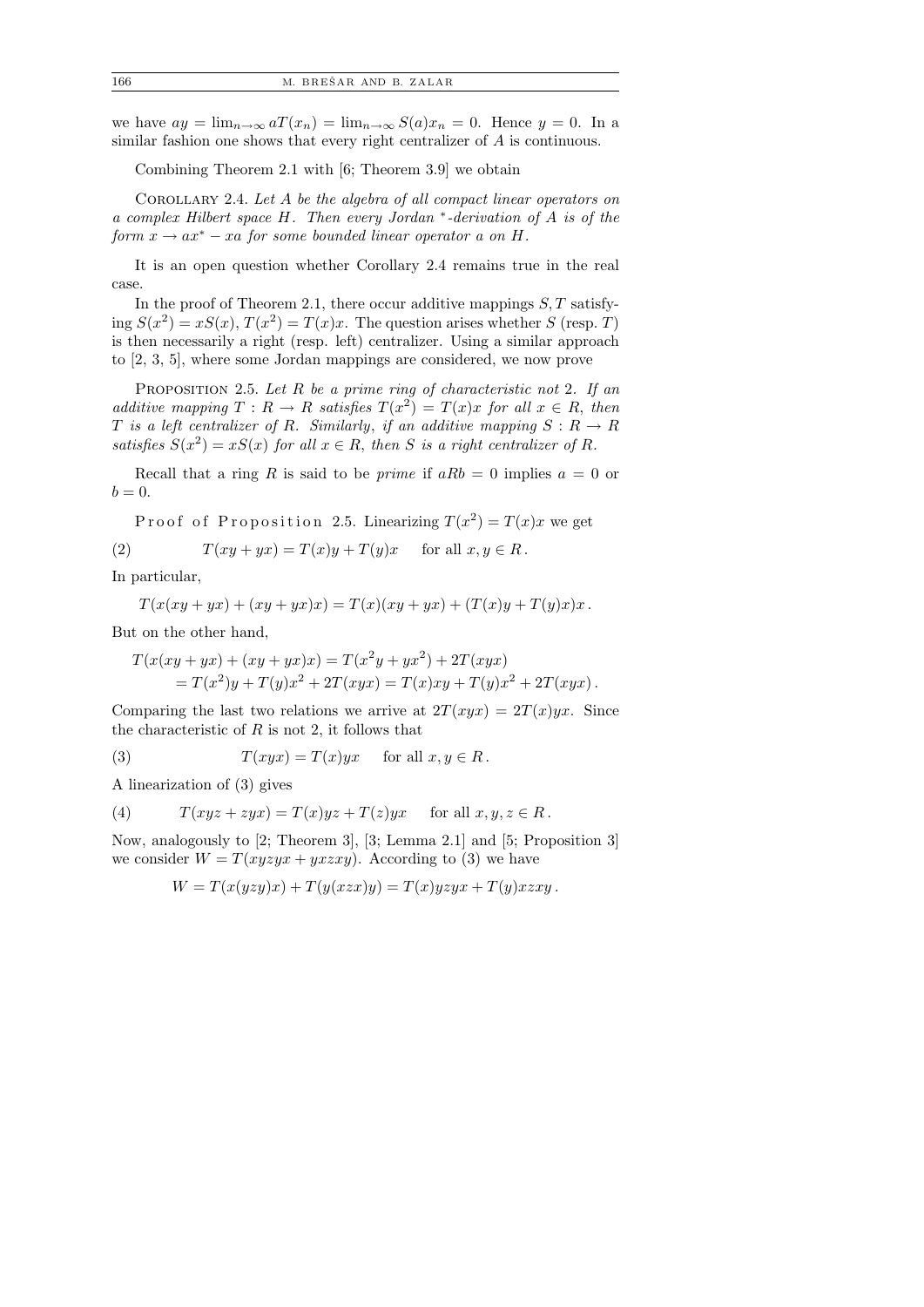On the other hand, we see from (4) that

$$
W = T((xy)z(yx) + (yx)z(xy)) = T(xy)zyx + T(yx)zxy.
$$

Comparing the two expressions for  $W$  and applying  $(2)$ , we then get

(5) 
$$
(T(xy) - T(x)y)z(xy - yx) = 0 \text{ for all } x, y, z \in R.
$$

Since R is prime, for any  $x, y \in R$  we have either  $T(xy) = T(x)y$  or  $xy = yx$ . In other words, given  $x \in R$ , R is the union of its subsets  $G_x = \{y \in R \mid$  $T(xy) = T(x)y$  and  $H_x = \{y \in R \mid xy = yx\}$ . Clearly  $G_x$  and  $H_x$  are additive subgroups of  $R$ . However, a group cannot be the union of two proper subgroups, therefore either  $G_x = R$  or  $H_x = R$ . Thus we have proved that R is the union of its subsets  $G = \{x \in R \mid T(xy) = T(x)y \text{ for }$ all  $y \in R$  and  $H = \{x \in R \mid xy = yx$  for all  $y \in R$ . Of course, G and H are also additive subgroups of R. Hence either  $G = R$ , i.e., T is a left centralizer, or  $H = R$ , i.e., R is commutative.

Thus, we may assume that  $R$  is commutative. Then, of course,  $R$  is a domain. Following the proofs of [9; Lemma 2.2] and [5; Theorem 2] we consider  $V = 2T(x^2y)$ . By (3) we have  $V = 2T(xyx) = 2T(x)yx$ . However, from (2) we see that  $V = T(x^2y + yx^2) = T(x)xy + T(y)x^2$ . Comparing both expressions we obtain  $(T(x)y - T(y)x)x = 0$ . Since R is a domain it follows that  $x = 0$  or  $T(x)y = T(y)x$ ; in any case  $T(x)y = T(y)x$ . Therefore, (2) yields  $2T(xy) = 2T(x)y$ . Since the characteristic of R is not 2, this means that  $T$  is a left centralizer.

Similarly one proves that  $S$  is a right centralizer.

**3.** Jordan \*-derivations of  $B(H)$ . Throughout this section, H will be a Hilbert space such that dim  $H > 1$ . We denote by  $B(H)$  the algebra of all bounded linear operators on  $H$ , and by  $S(H)$  the set of all self-adjoint operators in  $B(H)$ . Our main purpose in this section is to give a new proof of the following theorem of  $\text{Semrl }[13]$ .

THEOREM 3.1. If  $H$  is a real Hilbert space then every Jordan  $*$ -derivation of  $B(H)$  is inner.

Recall that an additive mapping  $D$  of a ring  $R$  into itself is called a derivation if it satisfies  $D(xy) = D(x)y + xD(y)$  for all  $x, y \in R$ . If R is an algebra and  $D$  is a derivation of  $R$  which is not necessarily homogeneous, then  $D$  will be called an *additive derivation*; otherwise we call  $D$  a *linear* derivation.

Outline of the proof of Theorem 3.1. Let  $E$  be a Jordan \*-derivation of  $B(H)$ . Using the theorem of Martindale quoted below, we show that there exists an additive derivation  $D$  of  $B(H)$  such that the restrictions of D and E to  $S(H)$  coincide. It turns out that D is in fact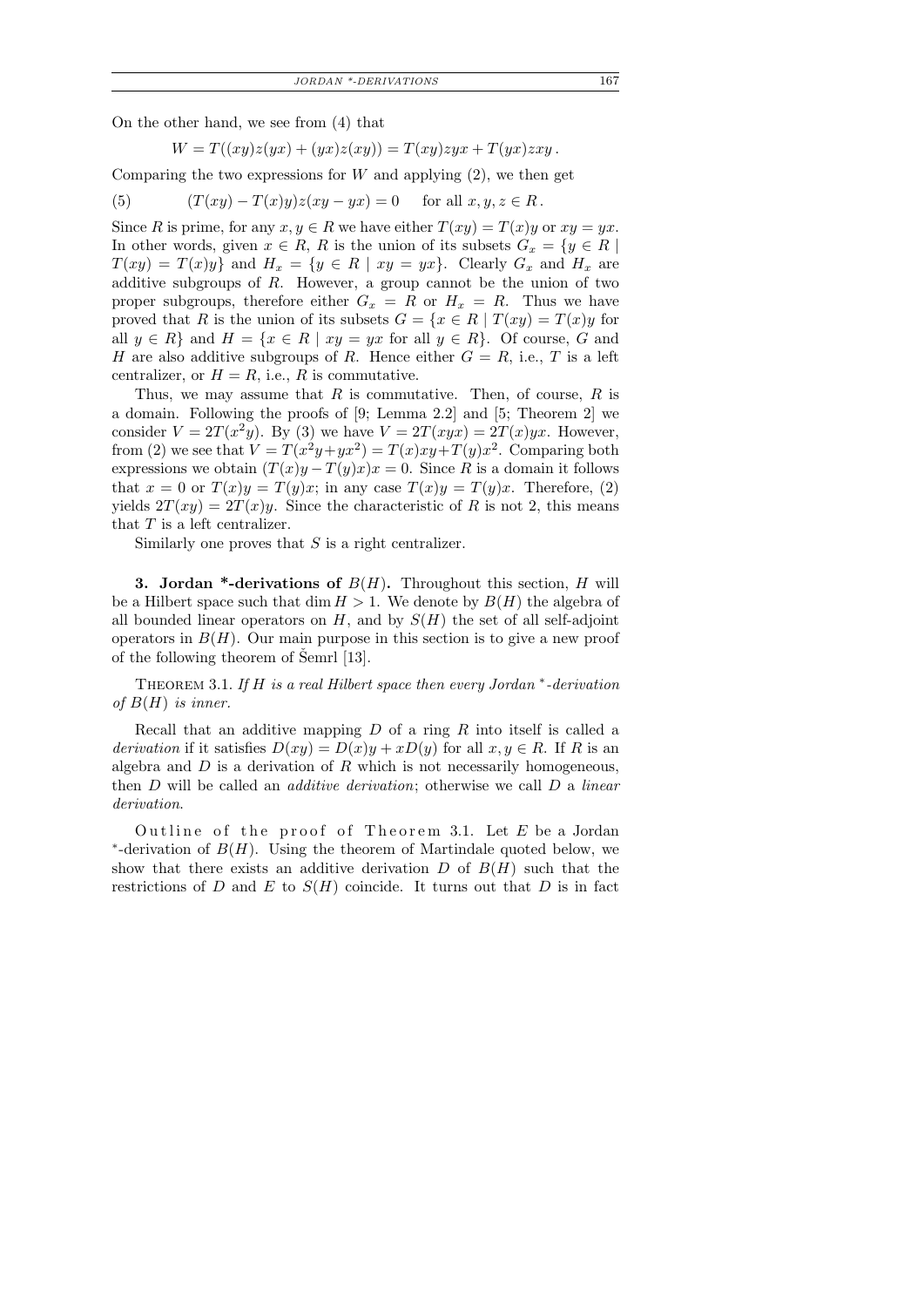linear, therefore, by the well-known theorem of Chernoff [7], D is inner, i.e.,  $D(A) = TA - AT$  for some  $T \in B(H)$ . Finally, we show that there is a real number  $\mu$  such that  $E(A) = (T + \mu I)A^* - A(T + \mu I)$  for all  $A \in B(H)$ .

Let  $R$  be a  $*$ -ring, and let  $S$  denote the set of all symmetric elements of R. A Jordan derivation d of S into R is an additive mapping of S into R such that  $d(s^2) = d(s)s + sd(s)$  for all  $s \in S$  (we will only deal with 2-torsion free rings, i.e., ones where  $2a = 0$  implies  $a = 0$ ; in such rings our definition of Jordan derivations coincides with the definition in [10]). Our proof of Theorem 3.1 is based on the fact that the restriction of a Jordan ∗ -derivation to the set of symmetric elements is a Jordan derivation.

In [10; Corollary 3, Theorem 4] Martindale proved

THEOREM M. Let  $R$  be a 2-torsion free  $*$ -ring with unit element 1. Suppose that either

(i) R contains nonzero orthogonal symmetric idempotents  $e_1, e_2$  and  $e_3$ such that  $e_1 + e_2 + e_3 = 1$  and  $Re_i R = R$  for  $i = 1, 2, 3,$  or

(ii) R is simple and it contains nonzero orthogonal idempotents  $e_1$  and  $e_2$  such that  $e_1 + e_2 = 1$ .

Then every Jordan derivation of R into S can be uniquely extended to a derivation of R.

Remark 3.2. Let us show that the algebra  $B(H)$  (H real or complex) satisfies the requirements of Theorem M. First, if  $H$  is finite-dimensional, then  $B(H)$  satisfies (ii). Now suppose H is infinite-dimensional. Then there exists an orthonormal basis in H of the form  $\{e_{\alpha}, f_{\alpha}, g_{\alpha}; \alpha \in A\}$ . Let  $H_1$ be the subspace generated by  $\{e_{\alpha}; \alpha \in A\}$ , and let  $E_1$  be the orthogonal projection with range  $H_1$ . Analogously we define the subspaces  $H_2$ ,  $H_3$ , and projections  $E_2$ ,  $E_3$ . Of course,  $E_1 + E_2 + E_3 = I$ , the identity on H. We claim that  $B(H)E_iB(H) = B(H)$ ,  $i = 1, 2, 3$ . Indeed, there exists a one-to-one bounded linear operator  $B$  on  $H$  with range contained in  $H_i$ . Note that there is  $A \in B(H)$  such that  $AE_iB = AB = I$ . But then  $B(H)E_iB(H) = B(H).$ 

In order to determine the structure of Jordan derivations of  $S(H)$  into  $B(H)$  we also need the following simple lemma.

LEMMA 3.3. If  $A, B \in B(H)$  are such that  $ASB = 0$  for all  $S \in S(H)$ then either  $A = 0$  or  $B = 0$ .

P r o o f. It suffices to prove that if a, b are nonzero vectors in  $H$ , then there exists  $S \in S(H)$  such that  $Sb = \lambda a$  for some nonzero scalar  $\lambda$ . If a and b are not orthogonal then this condition is satisfied by the operator  $a \otimes a$ (we denote by  $u \otimes v$  the operator  $(u \otimes v)x = \langle x, v \rangle u$  where  $\langle \cdot, \cdot \rangle$  is the inner product); otherwise take  $S = a \otimes b + b \otimes a$ .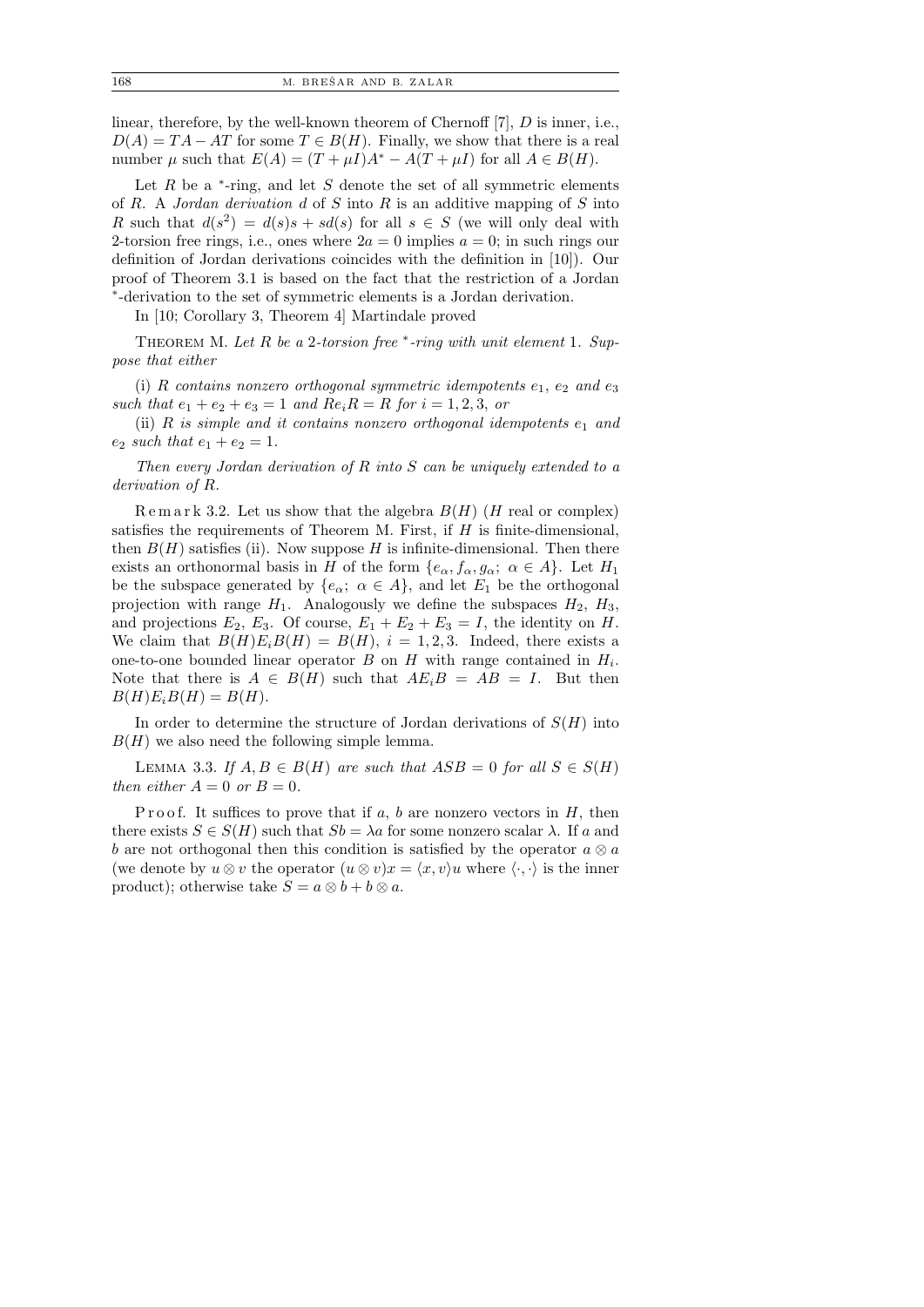We are now in a position to prove

THEOREM 3.4. Let  $H$  be a (real or complex) Hilbert space. If a Jordan derivation d of  $S(H)$  into  $B(H)$  is real linear then there exists  $T \in B(H)$ such that  $d(S) = TS - ST$  for all  $S \in S(H)$ .

P r o o f. By Theorem M (and Remark 3.2) there is an additive derivation D of  $B(H)$  such that  $D|S(H) = d$ . Since every linear derivation of  $B(H)$  is inner  $[7]$ , the theorem will be proved by showing that  $D$  is linear.

Let us first show that D is real linear. For  $A \in B(H)$  we may write  $A =$  $W + K$  where  $W^* = W$  and  $K^* = -K$ . By assumption,  $D(\lambda W) = \lambda D(W)$ for every real  $\lambda$ , therefore it suffices to show that  $D(\lambda K) = \lambda D(K)$ . Given any  $S \in S(H)$ , we have  $KSK \in S(H)$ . Therefore,

$$
D(\lambda KSK) = d(\lambda KSK) = \lambda d(KSK) = \lambda D(KSK)
$$
  
=  $\lambda D(K)SK + \lambda KD(S)K + \lambda KSD(K);$ 

on the other hand,

$$
D(\lambda KSK) = D((\lambda K)SK) = D(\lambda K)SK + \lambda KD(S)K + \lambda KSD(K).
$$

Comparing the above expressions for  $D(\lambda KSK)$ , we arrive at  $(D(\lambda K) \lambda D(K)$ ) $SK = 0$  for all  $S \in S(H)$ . By Lemma 3.3 we conclude that  $D(\lambda K) = \lambda D(K).$ 

Now suppose  $H$  is a complex space. Since  $D$  is real linear it suffices to show that  $D(iA) = iD(A)$  for every  $A \in B(H)$ . We have  $D(I) = 0$ . Hence

$$
0 = D((iI)^{2}) = D(iI)iI + iID(iI) = 2iD(iI).
$$

Thus  $D(iI) = 0$ . But then for any  $A \in B(H)$  we have

$$
D(iA) = D((iI)A) = D(iI)A + iID(A) = iD(A),
$$

which completes the proof.

For the proof of Theorem 3.1 we also need the following lemma which is similar to [11; Theorem 1].

LEMMA 3.5. If  $A, B \in B(H)$  are such that  $ABS = BSA$  for all  $S \in$  $S(H)$ , and if  $B \neq 0$ , then  $A = \lambda B$  for some scalar  $\lambda$ .

P r o o f. For all  $x, y \in H$  we have  $A(y \otimes y)Bx = B(y \otimes y)Ax$ ; that is,  $\langle Bx, y \rangle Ay = \langle Ax, y \rangle By.$  Consequently,

$$
\langle Bx, y \rangle \langle By, z \rangle Az = \langle Bx, y \rangle \langle Ay, z \rangle Bz = \langle \langle Bx, y \rangle Ay, z \rangle Bz = \langle \langle Ax, y \rangle By, z \rangle Bz = \langle Ax, y \rangle \langle By, z \rangle Bz.
$$

Thus  $\langle By, z \rangle \{ \langle Bx, y \rangle Az - \langle Ax, y \rangle Bz \} = 0$  for all  $x, y, z \in H$ . Hence for any  $y, z \in H$  we have either  $\langle By, z \rangle = 0$  or  $\langle Bx, y \rangle Az = \langle Ax, y \rangle Bz$  for all  $x \in H$ . Using the fact that a group cannot be the union of two proper subgroups (cf. the proof of Proposition 2.5) one can easily show that either  $\langle By, z \rangle = 0$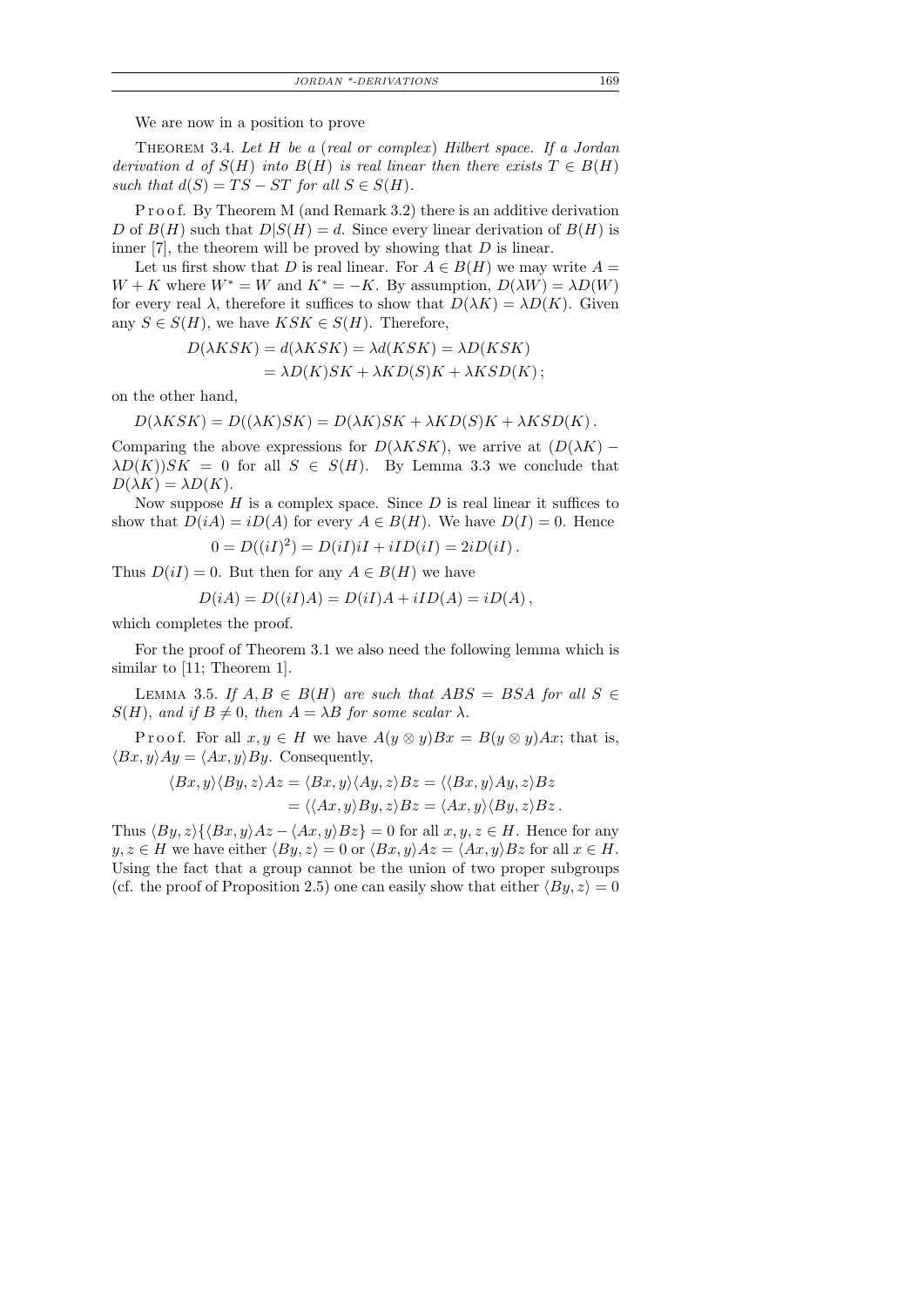for all  $y, z \in H$  or  $\langle Bx, y \rangle Az = \langle Ax, y \rangle Bz$  for all  $x, y, z \in H$ . Since we have assumed that  $B \neq 0$  it follows at once that  $A = \lambda B$  for some  $\lambda$ .

Remark 3.6. It is easy to see [4; Lemma 2] that every Jordan <sup>\*</sup>-derivation E satisfies  $E(xyx) = E(x)y^*x^* + xE(y)x^* + xyE(x)$ .

Proof of Theorem 3.1. Let E be a Jordan \*-derivation of  $B(H)$ . By [4; Corollary 1], E is linear. Since the restriction of E to  $S(H)$  is a Jordan derivation of  $S(H)$  to  $B(H)$ , it follows from Theorem 3.4 that there exists  $T \in B(H)$  such that

(1) 
$$
E(S) = TS - ST \quad \text{for all } S \in S(H).
$$

Pick  $K \in B(H)$  such that  $K^* = -K$ . For every  $S \in S(H)$  we have  $KSK \in$  $S(H)$ . Therefore,

$$
E(KSK) = TKSK - KSKT.
$$

On the other hand, using Remark 3.6 we obtain

$$
E(KSK) = -E(K)SK - KE(S)K + KSE(K)
$$
  
= 
$$
-E(K)SK - K(TS - ST)K + KSE(K)
$$

Comparing both expressions we get

$$
(E(K) + KT + TK)SK = KS(E(K) + KT + TK)
$$

for all  $S \in S(H)$ . Now Lemma 3.5 yields

$$
(2) \tE(K) + KT + TK = \lambda(K)K
$$

for some real  $\lambda(K)$ . We claim that  $\lambda(K)$  is a constant. Pick  $K_1, K_2 \in B(H)$ with  $K_1^* = -K_1$ ,  $K_2^* = -K_2$ . We claim that  $\lambda(K_1) = \lambda(K_2)$ . First assume that  $K_1$  and  $K_2$  are linearly independent. In view of (2) we have

$$
E(K_1 + K_2) = \lambda (K_1 + K_2)(K_1 + K_2) - T(K_1 + K_2) - (K_1 + K_2)T.
$$

On the other hand,

$$
E(K_1 + K_2) = E(K_1) + E(K_2)
$$
  
=  $\lambda(K_1)K_1 - TK_1 - K_1T + \lambda(K_2)K_2 - TK_2 - K_2T$ .

Comparing we get

$$
(\lambda(K_1 + K_2) - \lambda(K_1))K_1 + (\lambda(K_1 + K_2) - \lambda(K_2))K_2 = 0.
$$

Since  $K_1$  and  $K_2$  are linearly independent we obtain  $\lambda(K_1) = \lambda(K_1 + K_2)$  $\lambda(K_2)$ .

If  $K_1$  and  $K_2$  are linearly dependent, then for any  $K \in B(H)$  with  $K^* = -K$  which is linearly independent from both  $K_1$  and  $K_2$ , we have  $\lambda(K_1) = \lambda(K)$  and  $\lambda(K_2) = \lambda(K)$ . Thus  $\lambda(K_1)$  and  $\lambda(K_2)$  are also equal in this case. This means that  $\lambda(K)$  is a constant  $\lambda$ , so that

$$
(3) \tE(K) = \lambda K - KT - TK
$$